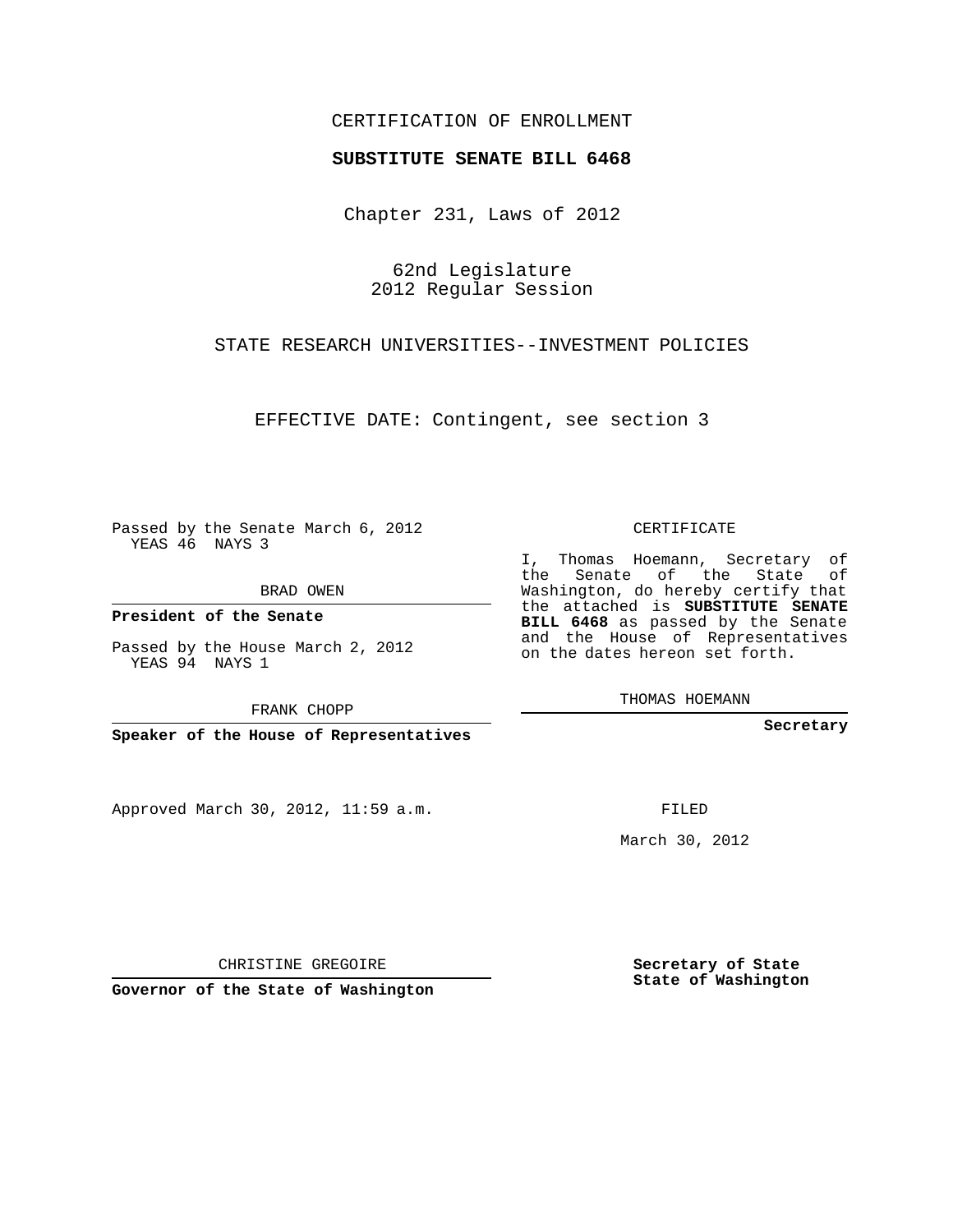## **SUBSTITUTE SENATE BILL 6468** \_\_\_\_\_\_\_\_\_\_\_\_\_\_\_\_\_\_\_\_\_\_\_\_\_\_\_\_\_\_\_\_\_\_\_\_\_\_\_\_\_\_\_\_\_

\_\_\_\_\_\_\_\_\_\_\_\_\_\_\_\_\_\_\_\_\_\_\_\_\_\_\_\_\_\_\_\_\_\_\_\_\_\_\_\_\_\_\_\_\_

AS AMENDED BY THE HOUSE

Passed Legislature - 2012 Regular Session

**State of Washington 62nd Legislature 2012 Regular Session**

**By** Senate Ways & Means (originally sponsored by Senators Kilmer, Schoesler, Tom, Murray, Harper, Conway, and Shin)

READ FIRST TIME 02/07/12.

 AN ACT Relating to policies governing investments by state research universities; amending RCW 43.33A.150; adding a new section to chapter 28B.10 RCW; and providing a contingent effective date.

BE IT ENACTED BY THE LEGISLATURE OF THE STATE OF WASHINGTON:

 NEW SECTION. **Sec. 1.** A new section is added to chapter 28B.10 RCW to read as follows:

 The boards of regents of the University of Washington and Washington State University may each adopt a policy creating an operating funds investment account, and may each deposit public moneys from operating funds not needed for immediate expenditure into that investment account. If a board of regents adopts a policy and deposits public moneys in an operating funds investment account, the state investment board has the full power to invest or reinvest the operating funds investment account in a manner consistent with RCW 43.33A.140. Income derived from investments pursuant to this section shall be for the exclusive benefit of and shall be credited to the state university less the applicable allocations to the state investment board expense account pursuant to RCW 43.33A.160. Each operating funds investment